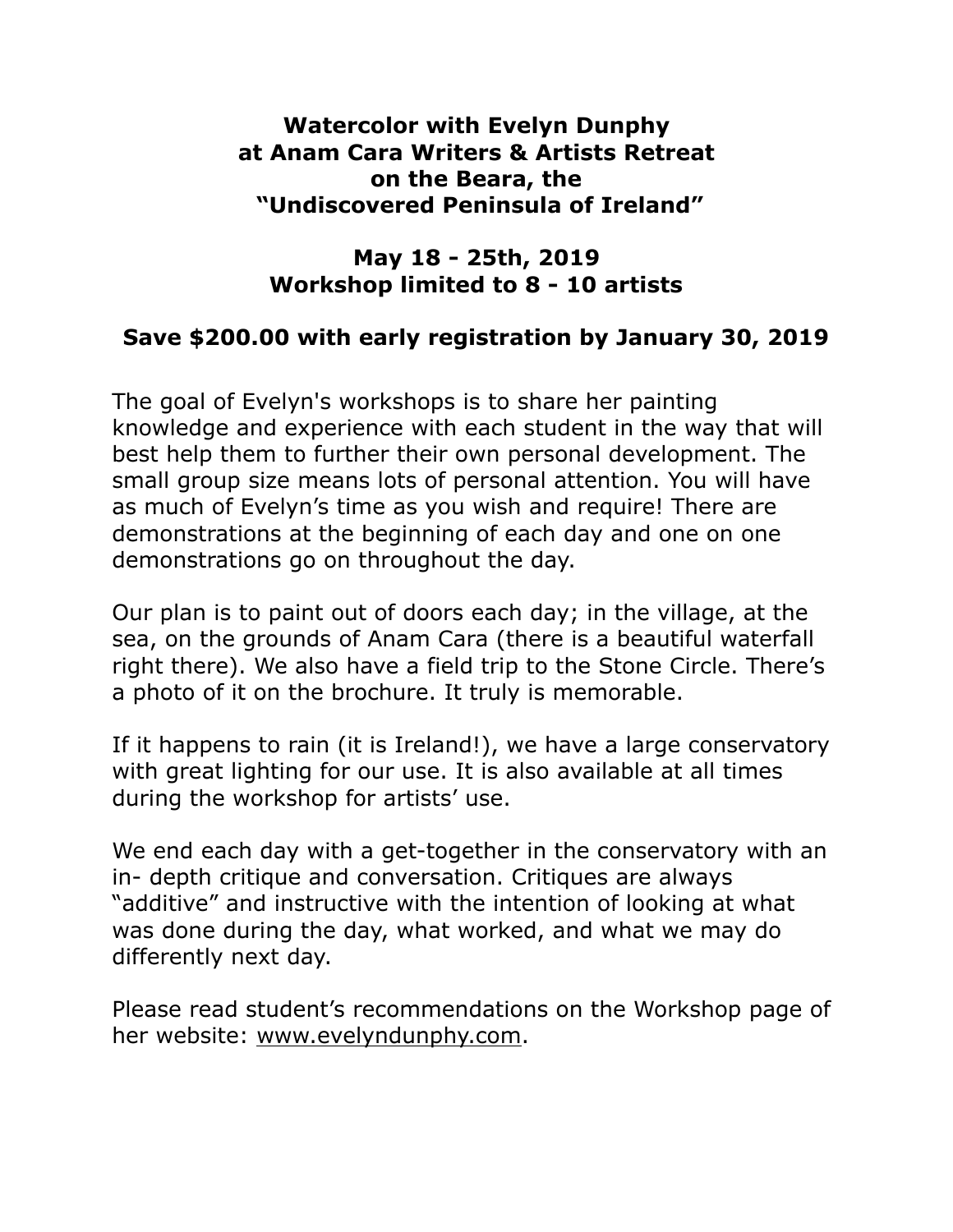My dream is that your time with me at Anam Cara be a true experience of time spent in a small Irish village - more than just a "workshop". As part of this dream, you will enjoy a driving tour of the Beara. One would think that after you have done this once, you would not feel the need to go again. I can assure you that although next year will be my 11th tour, I look forward to it even more every year. Even a week's difference in time means a very different landscape. You have to go over Healey Pass in order to believe it. Not to mention the other places that we see, and stop to explore.

Note that the \$200.00 savings for early registration also applies to nonpainting companions.

#### **WORKSHOP FEE**

| All-inclusive Workshop Fee (with registration and \$1000.00 deposit by |                                   |
|------------------------------------------------------------------------|-----------------------------------|
| January 30, 2019).                                                     | \$2290.00.                        |
| After January 30, workshop fee is                                      | \$2490.00.                        |
| Non-painting companions:<br>and deposit.                               | \$1500.00 with early registration |
| After January 30, 2019 -                                               | \$1700.00                         |

Early registration is encouraged as it means that you will know that the workshop is filled in plenty of time to plan your trip, any travel before or after the workshop, and to search for the most economical flights.

#### **SCHEDULE OF PAYMENTS**

\$250.00 non-refundable deposit to hold your place in the workshop with a total of \$1000.00 by January 30, 2019 in order to qualify for \$200.00 savings

Balance due: March 15th, 2019.

• If you live in the US, you may send a check to: Evelyn Dunphy Studio 596 Fosters Point Road West Bath, ME 04530.

If you live in Canada or Europe, please send a money order in US funds, or a Western Union transfer. If you would like to pay via Paypal, please add the 3.5% fee that they apply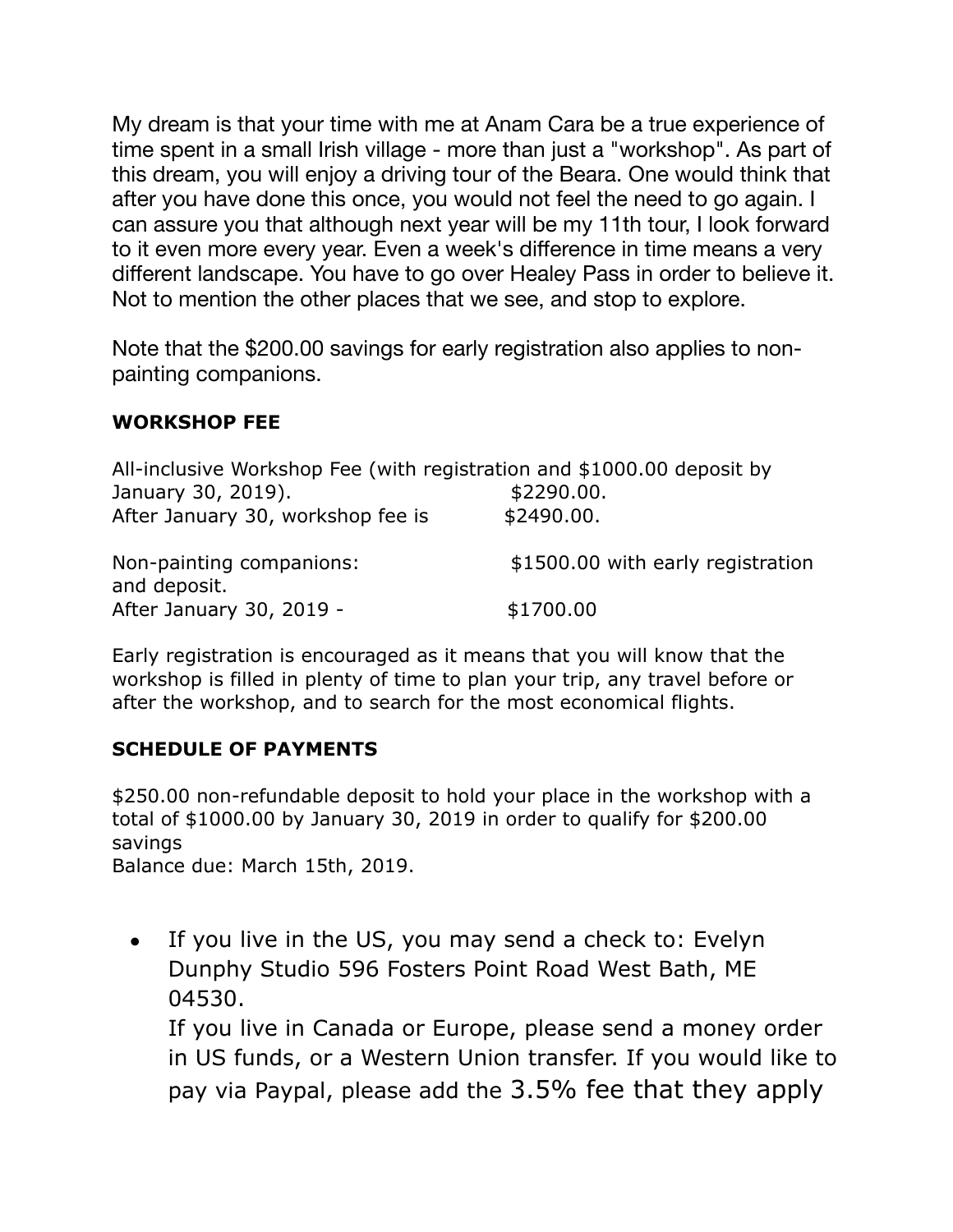to transactions. Let me know and I will send an invoice. It is very easy and you do not have to sign up for an account. After you have registered, you will receive information about travel, getting euros, airport pick up, painting supplies, travel insurance, and news on extracurricular services that are available at Anam Cara.

# WHAT IS INCLUDED IN THE WORKSHOP FEE

- Tuition daily watercolor class. We will paint at Anam Cara, in the village of Eyeries and at the beautiful site of a stone circle. In the event of rain, we have a conservatory at Anam Cara for our use.
- Room and Full Board your single or double room with private bath will be in a traditional Irish B&B in Eyeries village, a short scenic walk away; transportation to and from B & B to Anam Cara provided if needed. A few single rooms are available at Anam Cara on a first deposit-first served basis.
- Breakfast will be at your B & B or Anam Cara, with lunch and dinner at Anam Cara. bag lunch available for non-painting companions as they enjoy area offerings. They are welcome to join us at Anam Cara for dinner each evening at 7:00 pm.
- Access to all amenities at Anam Cara including the common working areas, movie and music loft, the conservatory, hot tub overlooking Coulagh Bay (bring your bathing costume), the sauna and five acres of garden and riverbank groves with thirty-four quiet nooks and crannies.
- 4 hour minibus tour of Beara Peninsula a spectacular drive that will show you the beauty of the peninsula with stops at several places of historic interest.

#### **WHAT IS NOT INCLUDED**

- Airfare to Ireland
- Transportation to and from Anam Cara Artist and Writers Retreat, Eyeries, Beara
- Lodging for nights in advance of the workshop
- Lodging on night prior to flying out of Shannon at close of workshop.